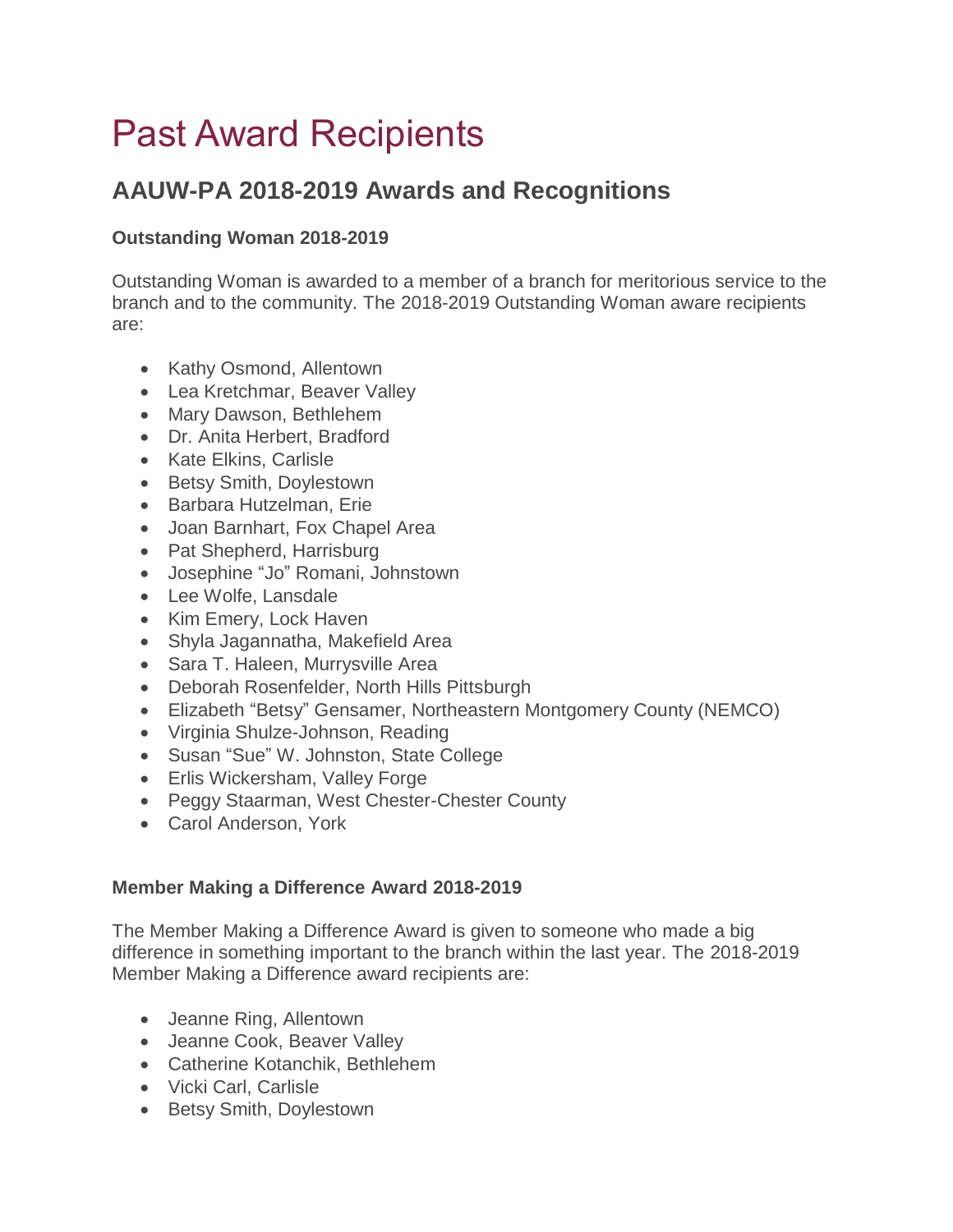- Nancy Kinzli, Easton
- Yahmoorah Shakoor-Hooker, Erie
- Janis Davidson, Fox Chapel Area
- Christine Zuzack, Harrisburg
- Trisha Staab, Huntingdon
- Eloise Romano, Johnstown
- Evelyn Kelly, Lansdale
- Kate Fiegel, Lock Haven
- Kathy Shaginaw, Makefield Area
- Betty Kroniser, North Hills Pittsburgh
- Carol Saunders, Northeastern Montgomery County (NEMCO)
- Mary Jane Garbo, Reading
- V. Star Campbell, State College
- Deborah T. Snyder, Valley Forge
- Sandy Alexander, West Chester-Chester County
- Marion Bowman, York

# **Named Gift Honorees**

Beaver Valley

- Debi Breit-Adams
- Rose Homish

### Carlisle

- Pat Markowski
- Lillian Wong

### **Harrisburg**

Wilma Kennedy

### Johnstown

• Nancy Miller

### Lansdale

- Nancy Adelman
- Pamela Daveler
- Barbara Grula
- Evelyn Kelly
- Sue Masty
- Dorothy McLane
- Pamela Schleif
- Laura Slugg

### Reading

Delite Hawk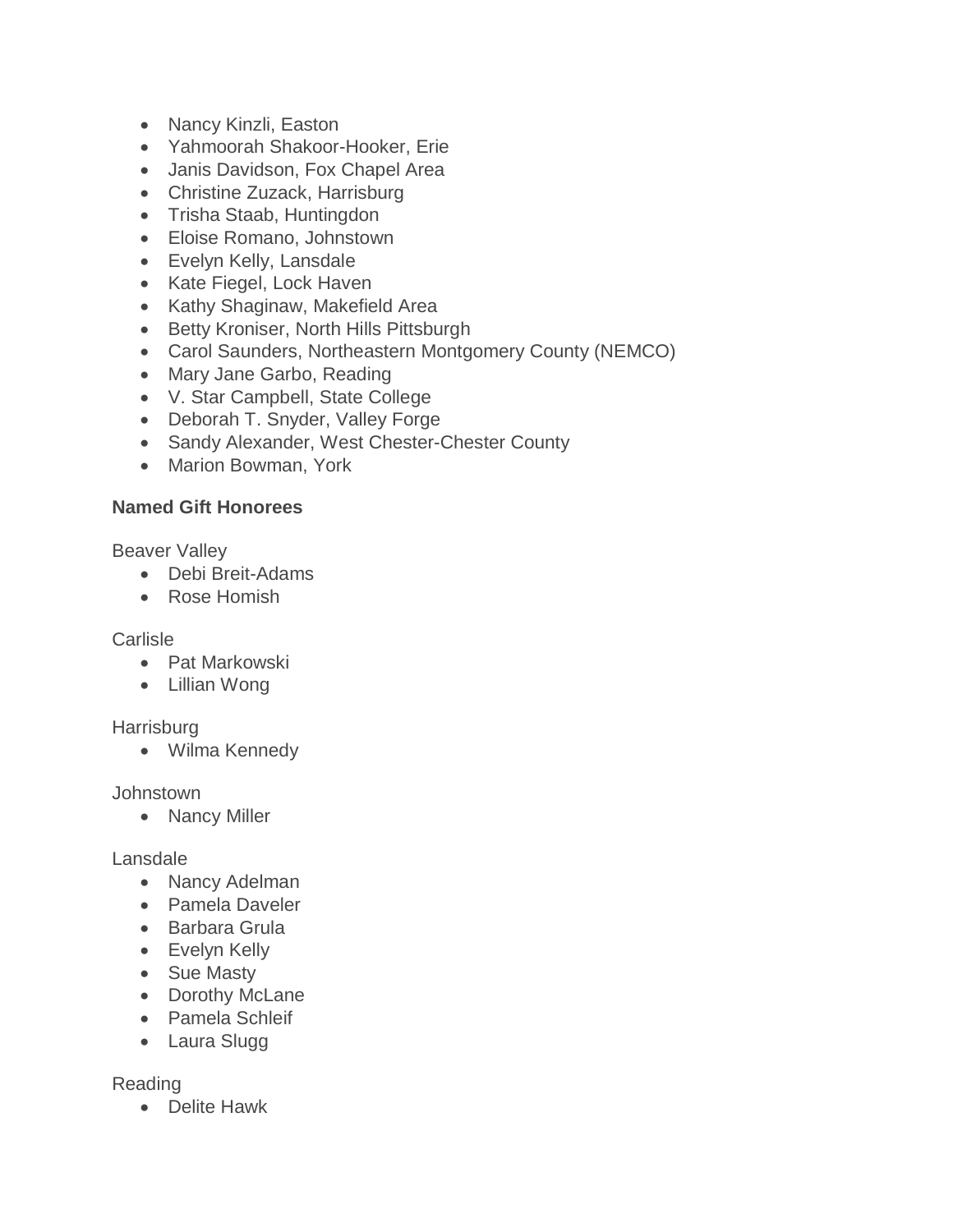State College

- Judy Barrile, STEM Committee
- Candace C. Davison, STEM Committee
- Kristin Ann Dreyer, STEM Committee
- Mary Dupuis, STEM Committee
- Matthew A. Fares, STEM Committee
- Latisha Franklin, STEM Committee
- Judi Kur, STEM Committee
- Laura Little Miller, STEM Committee
- Olivia Perdew-Kenny, STEM Committee
- Vasu Varadan, STEM Committee
- Wendy Watts, STEM Committee
- Melissa Whitsel, STEM Committee
- Jessica Kim-Schmid, STEM Committee
- Michele Crowl, STEM Committee
- Carol Hoades, Education Committee
- Dianne Gregg, Education Committee
- Jayne Cawthern, Education Committee
- Ann Echols, Education Committee
- Sue Johnston, Education Committee

West Chester-Chester County

Anne Anderko

#### **AAUW-PA Special Honorees 2018-2019**

Carol Heintzelman

#### **Gateway to Equity 2018-2019**

This branch award recognizes someone in the community who has advanced gender equity for women and girls through research, education, and advocacy.. The award is traditionally given on March 8, International Women's Day. The recipients and the branches honoring them for 2018-2019 are:

- Bethlehem Jenny Pacanowski, combat veteran from the Iraqi War
- Bradford Kristin Asinger
- Fox Chapel Area Pittsburgh Convention on the Elimination of all Forms of Discrimination Against Women (CEDAW)
- Johnstown Marie Mock, City Councilwoman
- Lansdale Judge Andrea Duffy
- Lock Haven Sharon Taylor and Lida Koch
- North Hills Pittsburgh Crisis Center North
- State College Interfaith Human Services